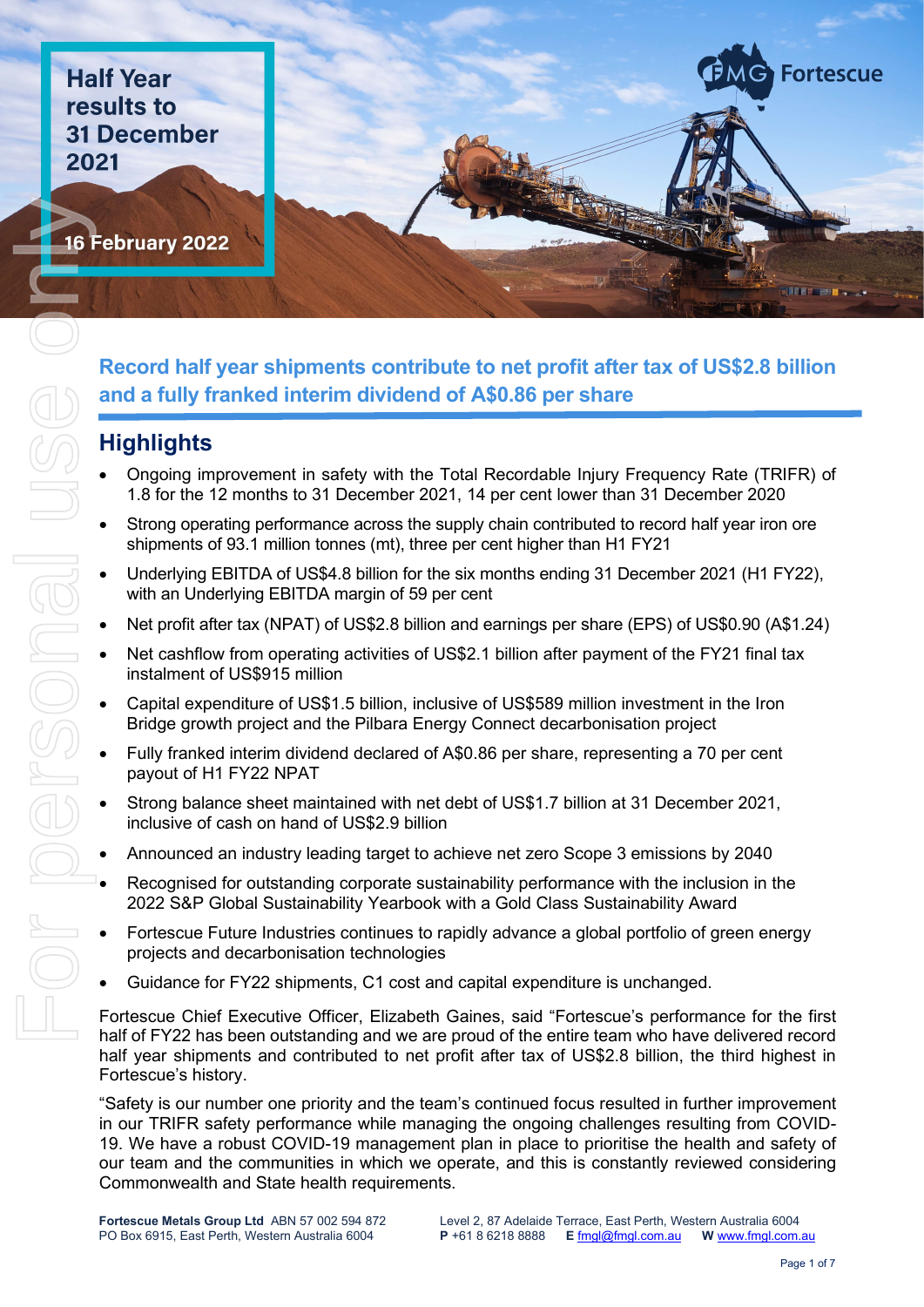"We have continued to reinvest in the business and invest in growth. Our major project, Iron Bridge is progressing well with first production scheduled in December 2022. We remain focused on managing industry cost pressures and challenges posed by Western Australia's ongoing border restrictions, and we are working closely with the Western Australian Government and relevant authorities to ensure we have access to the specialist skills required.

"During the half, Fortescue Future Industries continued to advance a portfolio of renewable energy and green hydrogen project opportunities, while growing its green technology capabilities. As Fortescue continues its transition to a vertically integrated green energy and resources company, Fortescue Future Industries will be a key enabler of our industry-leading targets to decarbonise our operations by 2030 and to remove net emissions from our entire value chain by 2040.

"Guided by our unique culture and Values, Fortescue is strongly positioned to deliver on our strategic priorities of optimising returns from our mining operations and investing in growth and green energy, supported by our strong balance sheet and disciplined capital allocation framework. Our commitment to ESG leadership continues to gain recognition, including the recent distinction of a Gold Class award in the S&P Global Corporate Sustainability Assessment.

"The strength of our financial and operating performance, together with our ongoing commitment of delivering returns to shareholders, has resulted in the Board declaring a fully franked interim dividend of A\$0.86 per share, representing a 70 per cent payout of the first half net profit after tax. We have had a strong start to the second half which positions us well to deliver on our guidance for the full year," Ms Gaines said.

#### **Sustainability**

- Health and safety is Fortescue's highest priority, and the Fortescue family were devastated by the death of team member David Armstrong on 30 September 2021. The Company continues to work with authorities to investigate the incident as well as making support available to his team members and family.
- A continued focus on safety contributed to a Total Recordable Injury Frequency Rate (TRIFR) of 1.8 for the 12 months to 31 December 2021, a 14 per cent improvement on 31 December 2020.
- Fortescue's comprehensive COVID-19 management plan remains in place to safeguard Fortescue team members and communities. In response to the increase in COVID-19 community transmission in Western Australia, Fortescue has recently introduced enhanced screening and testing, and is investing in business continuity measures.
- During the half year, a Workplace Integrity Review was conducted together with an independent assessment of site security and safety measures. As a result, a number of initiatives to enhance the safety, culture and experience of working at Fortescue were implemented. All team members are strongly encouraged to Speak Up, in line with Fortescue's Values and a zerotolerance approach to harassment, bullying and intimidation.
- Fortescue is progressing a range of initiatives to decarbonise its operations by 2030. An important milestone was achieved in the period with the completion of the 60MW Alinta Energy Chichester Solar Gas Hybrid project, which will displace about 100 million litres of diesel annually. The Company announced an industry leading target to achieve net zero Scope 3 emissions by 2040, addressing emissions across its entire value chain.
- Consistent with Fortescue's commitment to protect places of cultural significance, engagement with Native Title partners remains a priority. In September 2021, Fortescue established a groundbreaking co-management framework with members of the Wintawari Guruma Aboriginal Corporation to oversee the development of new mining areas at the Solomon Hub operations.
- In December 2021 the Aboriginal Cultural Heritage Bill 2021 passed the Western Australian Parliament and was proclaimed into law. Fortescue supports the modernisation of Western Australia's Aboriginal heritage legislation and will actively engage in contributing to the co-design of the important regulations and guidance which will shape the transition from the 1972 Act.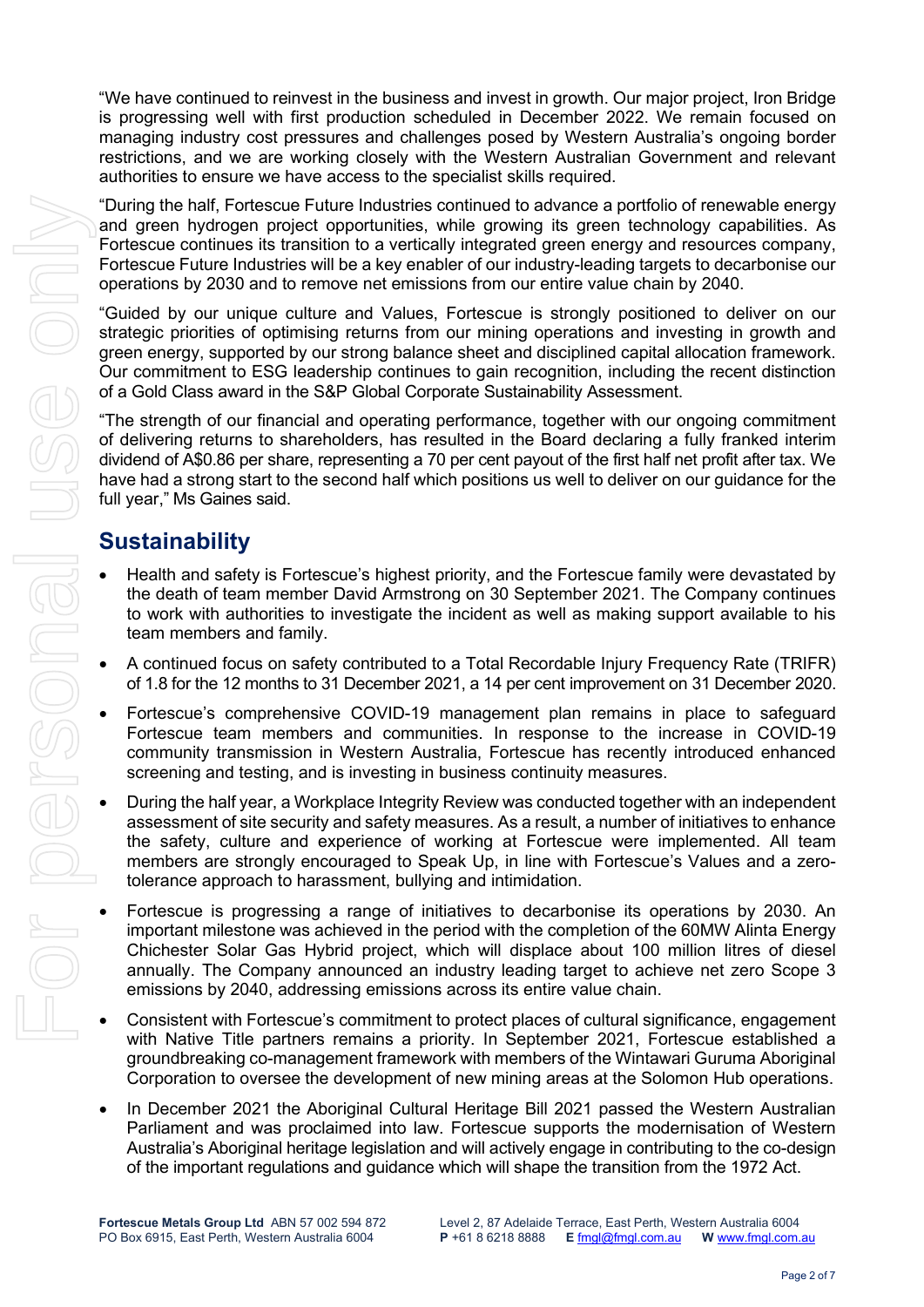• Fortescue's commitment to sustainability continues to generate recognition, with the Company achieving industry leading status in the MSCI ESG ratings, a Gold Class award in the S&P Global Corporate Sustainability Assessment and membership of the Australian, Asia Pacific and World Dow Jones Sustainability Indices.

#### **Fortescue Future Industries**

- Fortescue Future Industries (FFI) is taking a global leadership position in green energy and green technology, leading the effort to decarbonise hard-to-abate sectors.
- FFI is investing to create a global portfolio of green energy projects to supply 15 million tonnes per year of renewable green hydrogen by 2030.
- In November 2021 FFI received planning approval from the Queensland Government for the Global Green Energy Manufacturing Centre in Gladstone, Queensland. The first stage development is an electrolyser manufacturing facility with initial capacity of two gigawatts per annum with investment of up to US\$83 million.
- FFI has successfully completed the first phase of studies with Incitec Pivot Limited to convert the Gibson Island ammonia production facility to be powered by green hydrogen. The next phase is to progress the project to a Front End Engineering Design study to refine cost, schedule, permitting and commercial agreements.
- In January 2022 Fortescue announced it had entered into an agreement to acquire Williams Advanced Engineering Limited (WAE). WAE will be vertically integrated into Fortescue and will be managed via FFI. FFI will utilise WAE's critical technology and expertise in high-performance battery systems and electrification to accelerate the decarbonisation of Fortescue's iron ore operations.
- FFI progressed rail decarbonisation initiatives with the arrival of two additional four stroke locomotives for testing on a blended ammonia fuel system; and in January 2022 announced the purchase of two battery electric locomotives for delivery in 2023.
- Fortescue's capital allocation policy includes the allocation of 10 per cent of NPAT to fund FFI. As at 31 December 2021, the unutilised funding commitment is US\$651 million after H1 FY22 operating and capital expenditure of US\$242 million.
- FFI's FY22 anticipated expenditure is US\$400 US\$600 million, inclusive of US\$100 US\$200 million of capital expenditure and US\$300 - US\$400 million of operating expenditure.

#### **Operational and financial performance**

- The strong operating performance across Fortescue's supply chain, together with the successful integration of Eliwana, contributed to record first half iron ore shipments and ore processed.
- Revenue of US\$8.1 billion in H1 FY22 decreased 13 per cent on H1 FY21. Average revenue of US\$96/dry metric tonne (dmt) represented a 70 per cent realisation of the average Platts 62% CFR Index (H1 FY21: US\$114/dmt, 90 per cent realisation).
- C1 cost of US\$15.28/wet metric tonne (wmt) was 20 per cent higher than H1 FY21 as a result of price escalation of key input costs, including diesel, other consumables and labour rates, the integration of Eliwana as well as mine plan driven cost escalation.
- Underlying EBITDA of US\$4.8 billion was 28 per cent lower than H1 FY21 with an Underlying EBTIDA margin of 59 per cent (H1 FY21: US\$6.6 billion, 71 per cent margin).
- NPAT of US\$2.8 billion decreased by 32 per cent compared to H1 FY21 (US\$4.1 billion). Earnings per share was US\$0.90 (A\$1.24).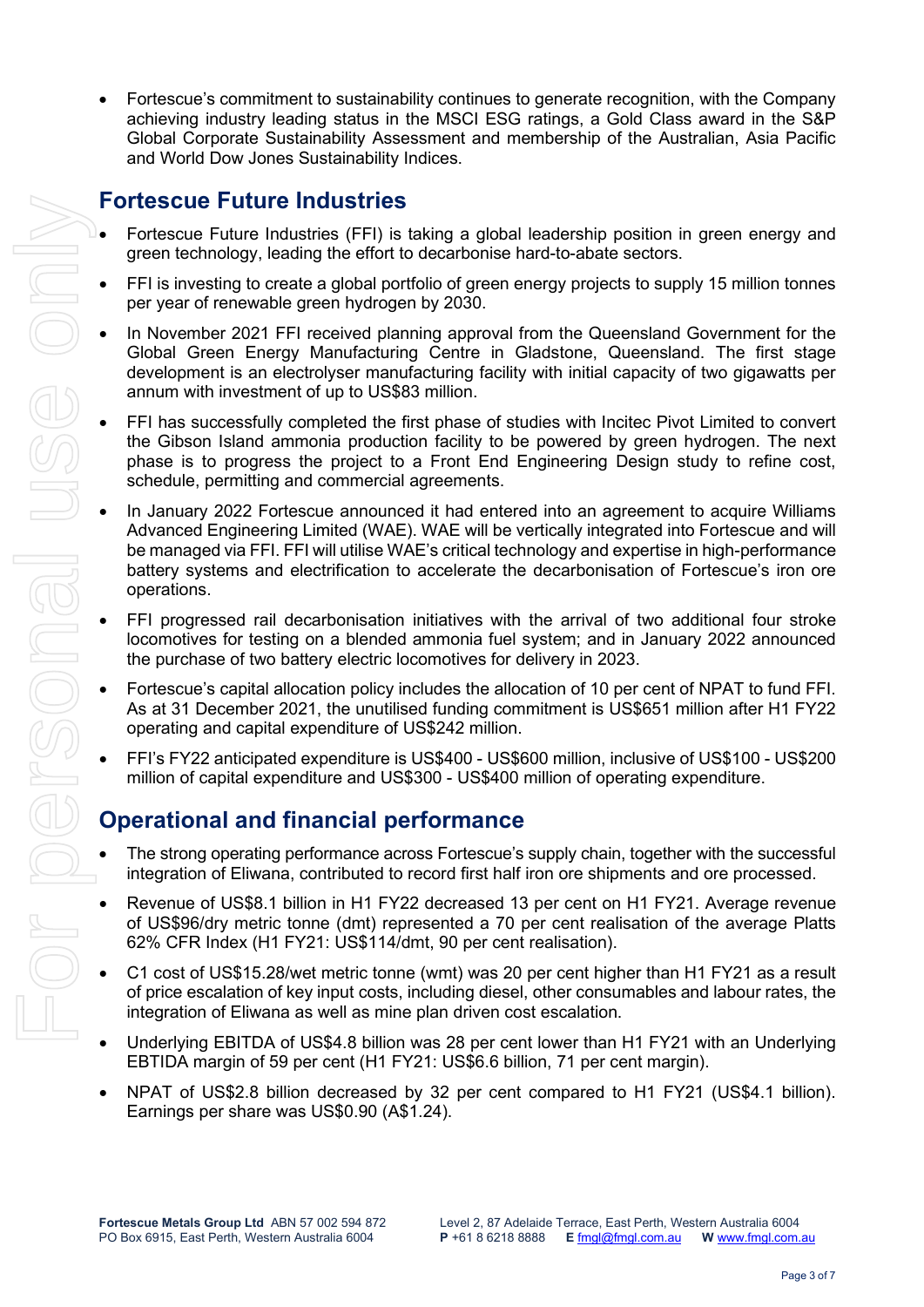| Overburden removed (m wmt)                                                                                                                                                                                                                                                                                                                                                                       | 179.0          | 143.6          | 25             |
|--------------------------------------------------------------------------------------------------------------------------------------------------------------------------------------------------------------------------------------------------------------------------------------------------------------------------------------------------------------------------------------------------|----------------|----------------|----------------|
| Ore processed (m wmt)                                                                                                                                                                                                                                                                                                                                                                            | 97.6           | 90.3           | 8              |
| Ore shipped (m wmt)                                                                                                                                                                                                                                                                                                                                                                              | 93.1           | 90.7           | 3              |
| Ore sold (m wmt)                                                                                                                                                                                                                                                                                                                                                                                 | 92.1           | 90.2           | $\overline{2}$ |
| Average revenue (US\$/dmt)                                                                                                                                                                                                                                                                                                                                                                       | 95.58          | 114.02         | (16)           |
| C1 cost (US\$/wmt)                                                                                                                                                                                                                                                                                                                                                                               | 15.28          | 12.78          | 20             |
| Timing differences may occur between shipments and sales as FMG Trading holds inventory at Chinese ports.                                                                                                                                                                                                                                                                                        |                |                |                |
| <b>Earnings</b>                                                                                                                                                                                                                                                                                                                                                                                  | <b>H1 FY22</b> | <b>H1 FY21</b> | Change (%)     |
| Revenue (US\$ million)                                                                                                                                                                                                                                                                                                                                                                           | 8,125          | 9,335          | (13)           |
| <b>Underlying EBITDA (US\$ million)</b>                                                                                                                                                                                                                                                                                                                                                          | 4,762          | 6,639          | (28)           |
| Underlying EBITDA margin (%)                                                                                                                                                                                                                                                                                                                                                                     | 59             | 71             | (18)           |
| <b>NPAT (US\$ million)</b>                                                                                                                                                                                                                                                                                                                                                                       | 2,777          | 4,084          | (32)           |
| <b>Underlying NPAT (US\$ million)</b>                                                                                                                                                                                                                                                                                                                                                            | 2,779          | 4,084          | (32)           |
| Basic EPS (US cents)                                                                                                                                                                                                                                                                                                                                                                             | 90             | 133            | (32)           |
| Basic EPS (AUD cents)                                                                                                                                                                                                                                                                                                                                                                            | 124            | 184            | (33)           |
|                                                                                                                                                                                                                                                                                                                                                                                                  |                |                |                |
| <b>Financial position</b>                                                                                                                                                                                                                                                                                                                                                                        |                |                |                |
| Fortescue's balance sheet remains structured on low cost, investment grade terms while<br>maintaining flexibility to support ongoing operations and the capacity to fund future growth.<br>Fortescue continues to optimise its capital structure and established its Sustainability Financing<br>Framework during the period to enable the future issuance of Green and Social debt instruments. |                |                |                |
| The cash balance was US\$2.9 billion at 31 December 2021 and gross debt increased to US\$4.6<br>billion due to the US\$400 million drawdown of the Term Loan Facility, resulting in net debt of<br>US\$1.7 billion (30 June 2021: Net cash of US\$2.7 billion). The FY21 final dividend of US\$4.7<br>billion was paid during the half year.                                                     |                |                |                |
|                                                                                                                                                                                                                                                                                                                                                                                                  |                |                |                |

- Net cashflow from operating activities in H1 FY22 of US\$2.1 billion included payment of the FY21 final tax instalment of US\$915 million and a working capital outflow resulting from lower payables and provisions, together with an increase in inventory.
- Total capital expenditure in H1 FY22 was US\$1.5 billion, including US\$743 million of sustaining and development capital, US\$94 million of exploration and studies, US\$62 million by FFI and US\$589 million in growth and decarbonisation projects.

|                                                                                                           | Overburden removed (m wmt) | 179.0          | 143.6          | 25         |
|-----------------------------------------------------------------------------------------------------------|----------------------------|----------------|----------------|------------|
|                                                                                                           | Ore processed (m wmt)      | 97.6           | 90.3           | 8          |
|                                                                                                           | Ore shipped (m wmt)        | 93.1           | 90.7           | 3          |
|                                                                                                           | Ore sold (m wmt)           | 92.1           | 90.2           | 2          |
|                                                                                                           | Average revenue (US\$/dmt) | 95.58          | 114.02         | (16)       |
|                                                                                                           | C1 cost (US\$/wmt)         | 15.28          | 12.78          | 20         |
| Timing differences may occur between shipments and sales as FMG Trading holds inventory at Chinese ports. |                            |                |                |            |
|                                                                                                           | <b>Earnings</b>            | <b>H1 FY22</b> | <b>H1 FY21</b> | Change (%) |
|                                                                                                           | Revenue (US\$ million)     | 8,125          | 9,335          | (13)       |

**Operations H1 FY22 H1 FY21 Change (%)** Ore mined (m wmt) 118.0 108.4 9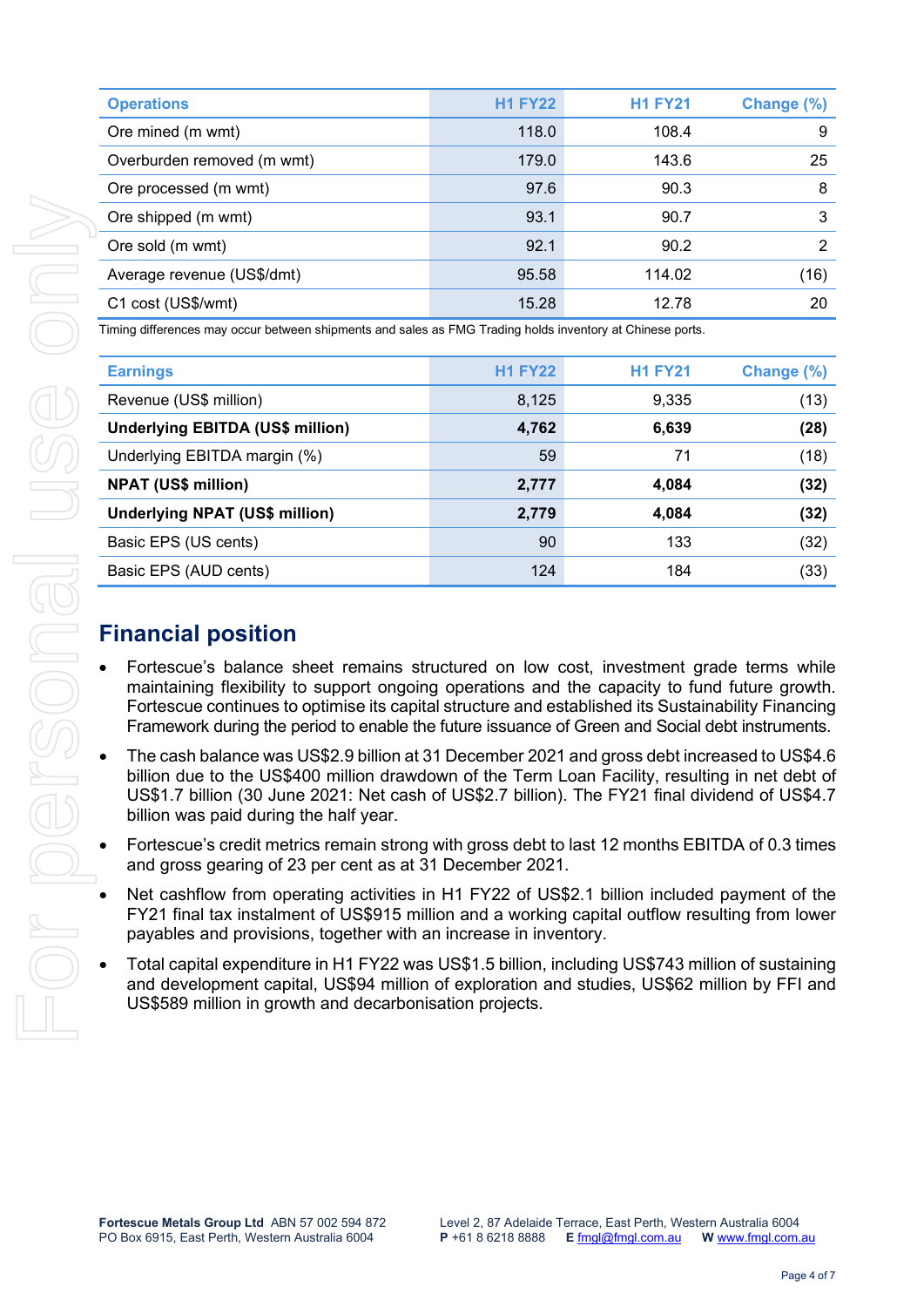| <b>Financial position (US\$ million)</b> | <b>31 December</b><br>2021 | 30 June<br>2021 | Change (%) |
|------------------------------------------|----------------------------|-----------------|------------|
| <b>Borrowings</b>                        | 3,838                      | 3,442           | 12         |
| Lease liabilities                        | 785                        | 810             | (3)        |
| <b>Total debt</b>                        | 4,623                      | 4,252           | 9          |
| Cash and cash equivalents                | 2,899                      | 6,930           | (58)       |
| Net debt / (Net cash)                    | 1,724                      | (2,678)         |            |
| Equity                                   | 15,780                     | 17,735          | (11)       |
| <b>Cashflow (US\$ million)</b>           | <b>H1 FY22</b>             | <b>H1 FY21</b>  | Change (%) |
| Net cashflow from operating activities   | 2,136                      | 4,410           | (52)       |
| Capital expenditure                      | (1,488)                    | (1,891)         | (21)       |
| <b>Free cashflow</b>                     | 648                        | 2,519           | (74)       |
|                                          |                            |                 |            |

## **Dividend**

- The Board has declared a fully franked interim dividend of A\$0.86 per share. The ex-dividend date is 28 February 2022, and the dividend will be paid to shareholders on 30 March 2022.
- The interim dividend represents a 70 per cent pay out of H1 FY22 NPAT. This is consistent with Fortescue's capital allocation framework and stated intent to target the top end of the dividend policy to payout 50 to 80 per cent of full year NPAT.

| <b>Dividend summary</b>      | <b>H1 FY22</b> | <b>H1 FY21</b> | Change (%) |
|------------------------------|----------------|----------------|------------|
| NPAT (US\$ million)          | 2,777          | 4,084          | (32)       |
| Basic EPS (US cents)         | 90             | 133            | (32)       |
| Basic EPS (AUD cents)        | 124            | 184            | (33)       |
| Interim dividend (AUD cents) | 86             | 147            | (41)       |
| Dividend payout ratio (%)    | 70             | 80             | ั13)       |

## **FY22 guidance**

- Iron ore shipments of 180 185mt
- C1 cost of US\$15.00 US\$15.50/wmt
- Capital expenditure (excluding FFI) of US\$3.0 US\$3.4 billion

Guidance for C1 cost and capital expenditure is based on an assumed FY22 average exchange rate of AUD:USD 0.72.

Authorised for lodgement by: Cameron Wilson Company Secretary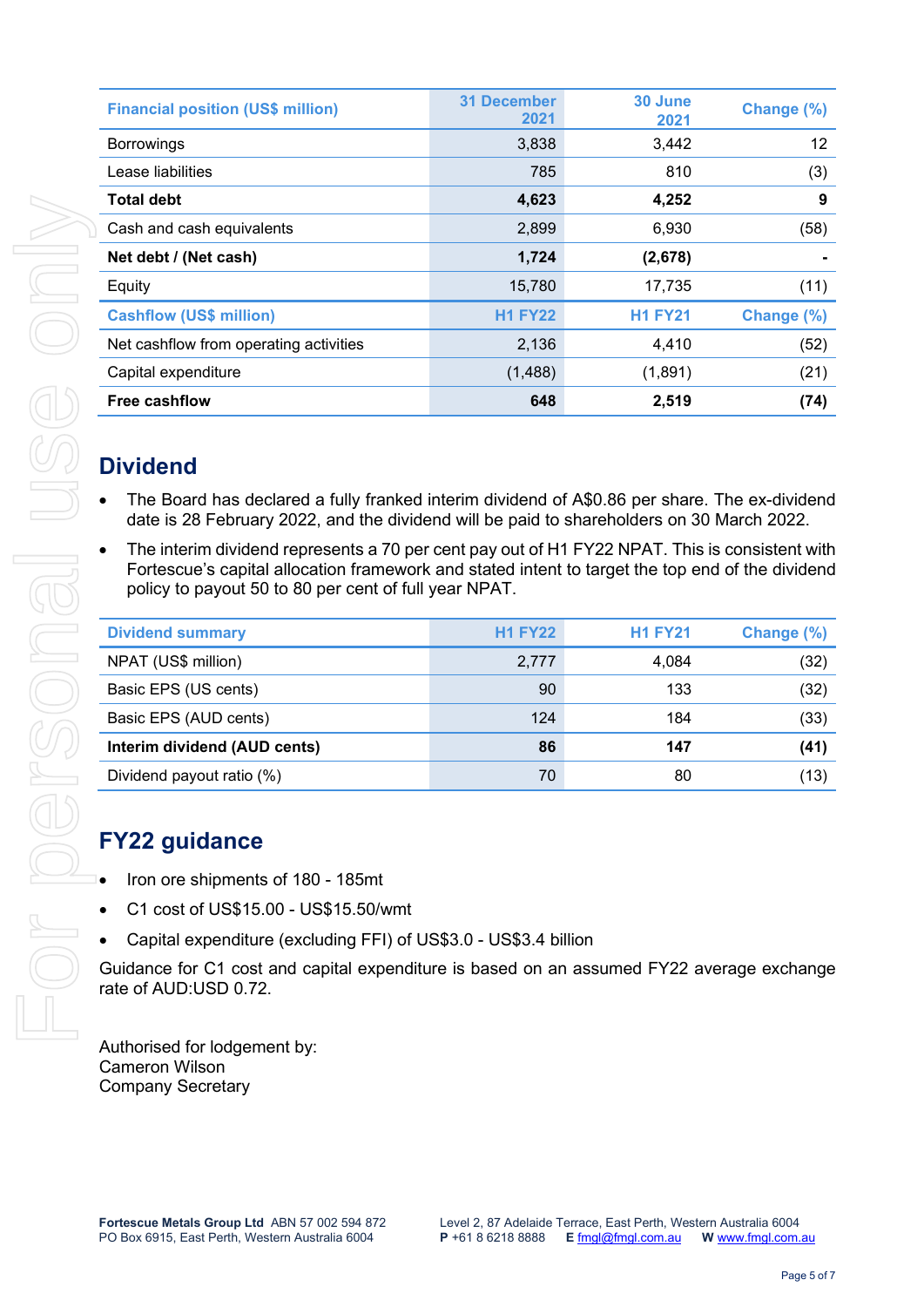# **Contacts**

**M:**  $+61$  422 602 720

#### **Media contact: Investor Relations contact:**

Michael Vaughan, Fivemark Partners **Andrew Driscoll, GM Investor Relations E:** mediarelations@fmgl.com.au **E:** investorrelations@fmgl.com.au **E:** [investorrelations@fmgl.com.au](mailto:investorrelations@fmgl.com.au)<br>**P**: +61 8 9230 1647

| <b>Reporting calendar</b>                |                 |  |  |
|------------------------------------------|-----------------|--|--|
| <b>Event</b>                             | <b>Date</b>     |  |  |
| <b>March Quarterly Production Report</b> | 28 April 2022   |  |  |
| June Quarterly Production Report         | 28 July 2022    |  |  |
| <b>FY22 Results</b>                      | 29 August 2022  |  |  |
| September Quarterly Production Report    | 27 October 2022 |  |  |